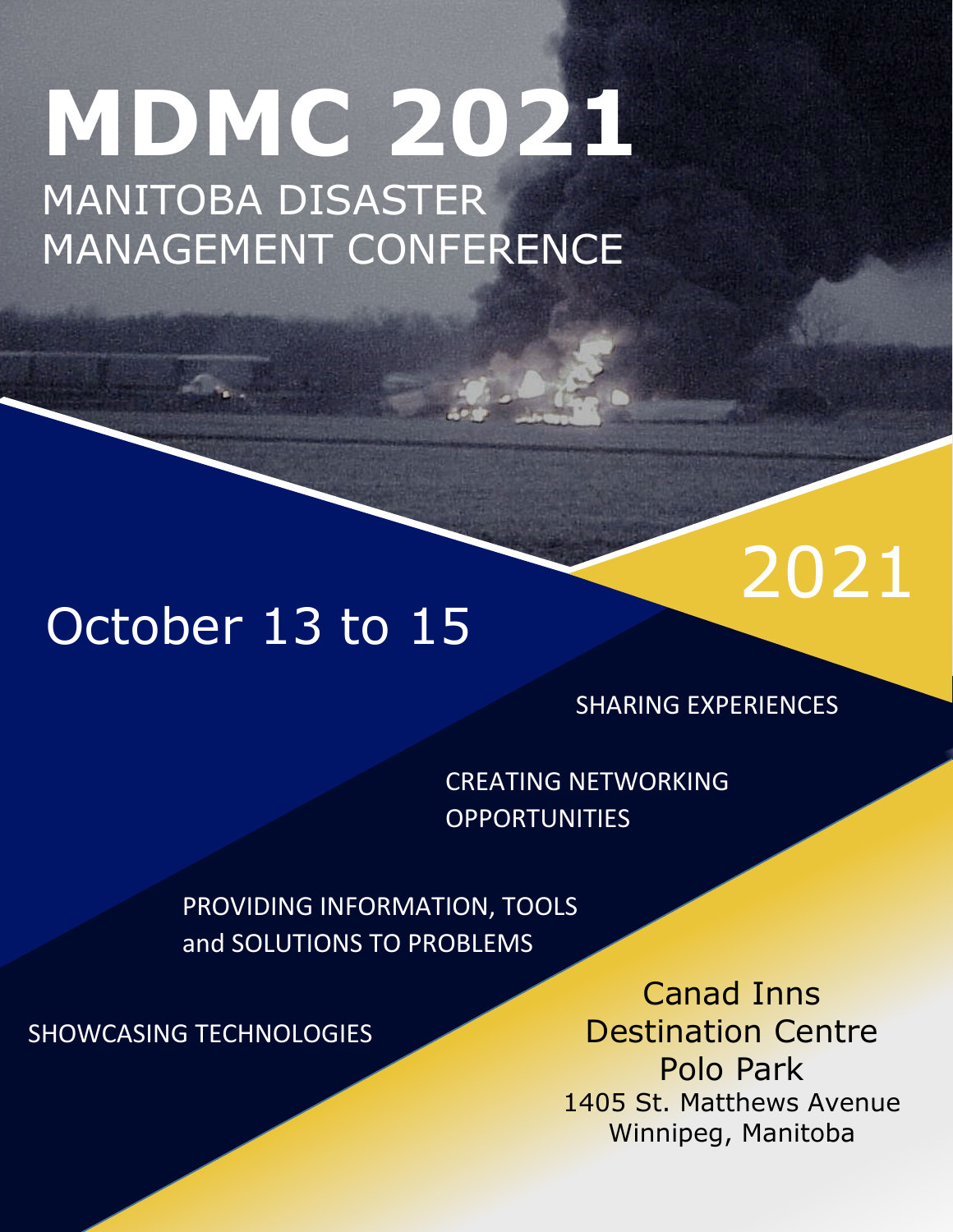

MD<br>MC

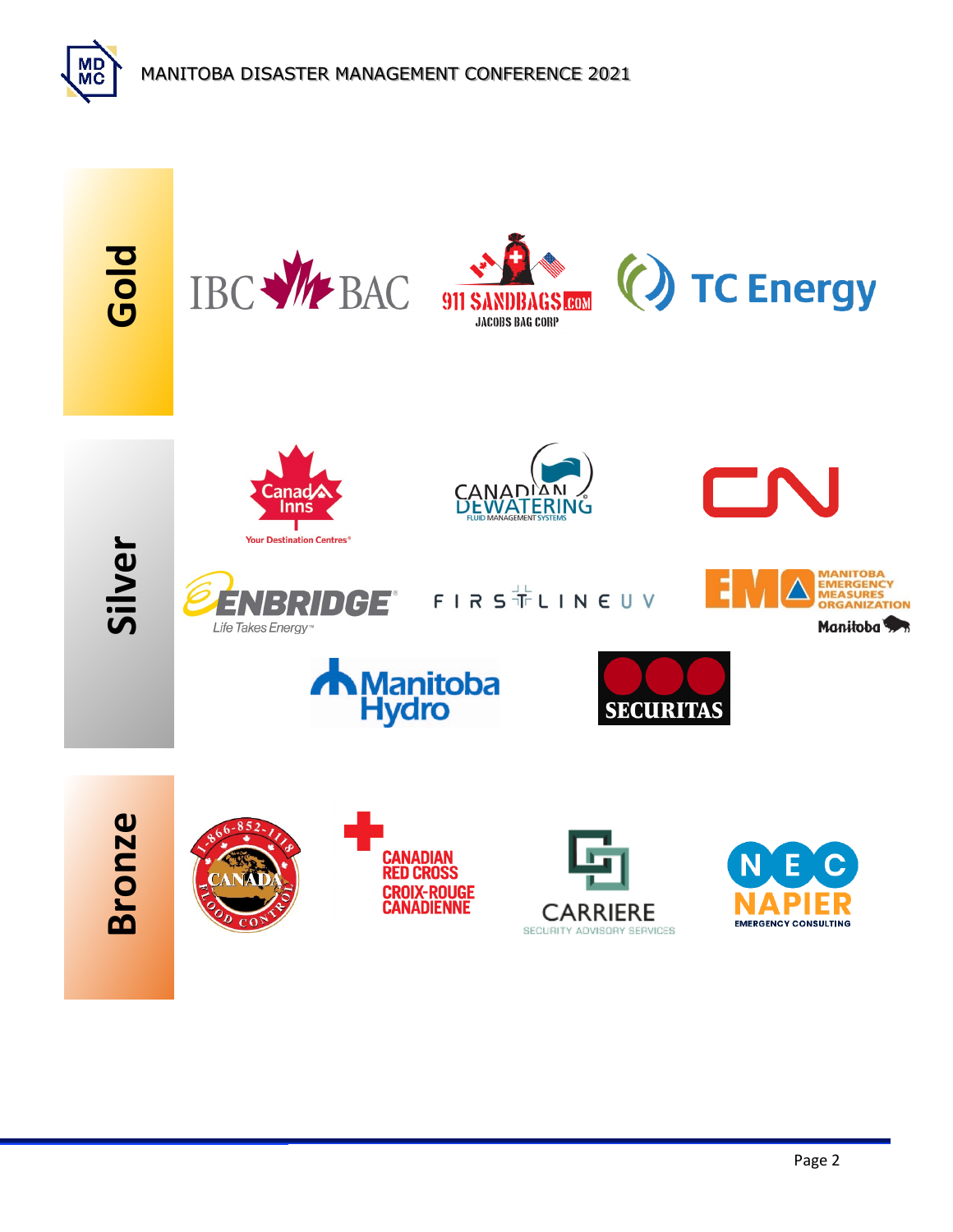# *Statement of Purpose*

To further increase the level of emergency preparedness in Manitoba and promote the principles of disaster management planning and public awareness by:

- Sharing experiences
- Showcasing technologies
- Providing information, tools and solutions to problems
- Creating networking opportunities

# *The Manitoba Disaster Management Conference (MDMC) offers*

- Access to 6 plenary speakers, 8 concurrent breakout sessions, and 4 concurrent workshops.
- Three lunches: October 13; October 14; October 15.
- Four refreshment breaks: October 13 (afternoon); October 14 (morning and afternoon); October 15 (morning).
- One ticket to Burger & Bevy dinner on October 13. (A limited number of extra tickets may be purchased at the Registration Desk for \$15 each).
- One ticket to gala evening dinner and entertainment on October 14. (A limited number of extra tickets may be purchased at the Registration Desk for \$50 each).
- Door prizes

# *Who Should Attend*

- Emergency Preparedness Planners
- First Responders
- Elected Officials
- Safety Officers
- Business
- Health Professionals
- Educators
- Policy Makers
- Non Governmental Organizations
- Business Continuity Planners
- School Safety Officers
- First Nation communities

### *MDMC Executive Committee*

Wade Carriere Shelley Napier Paul White Sara Wiebe

# *Updates*

For additional information or updates, please check:

**[http://manitobadmc.com](http://manitobadmc.com/)**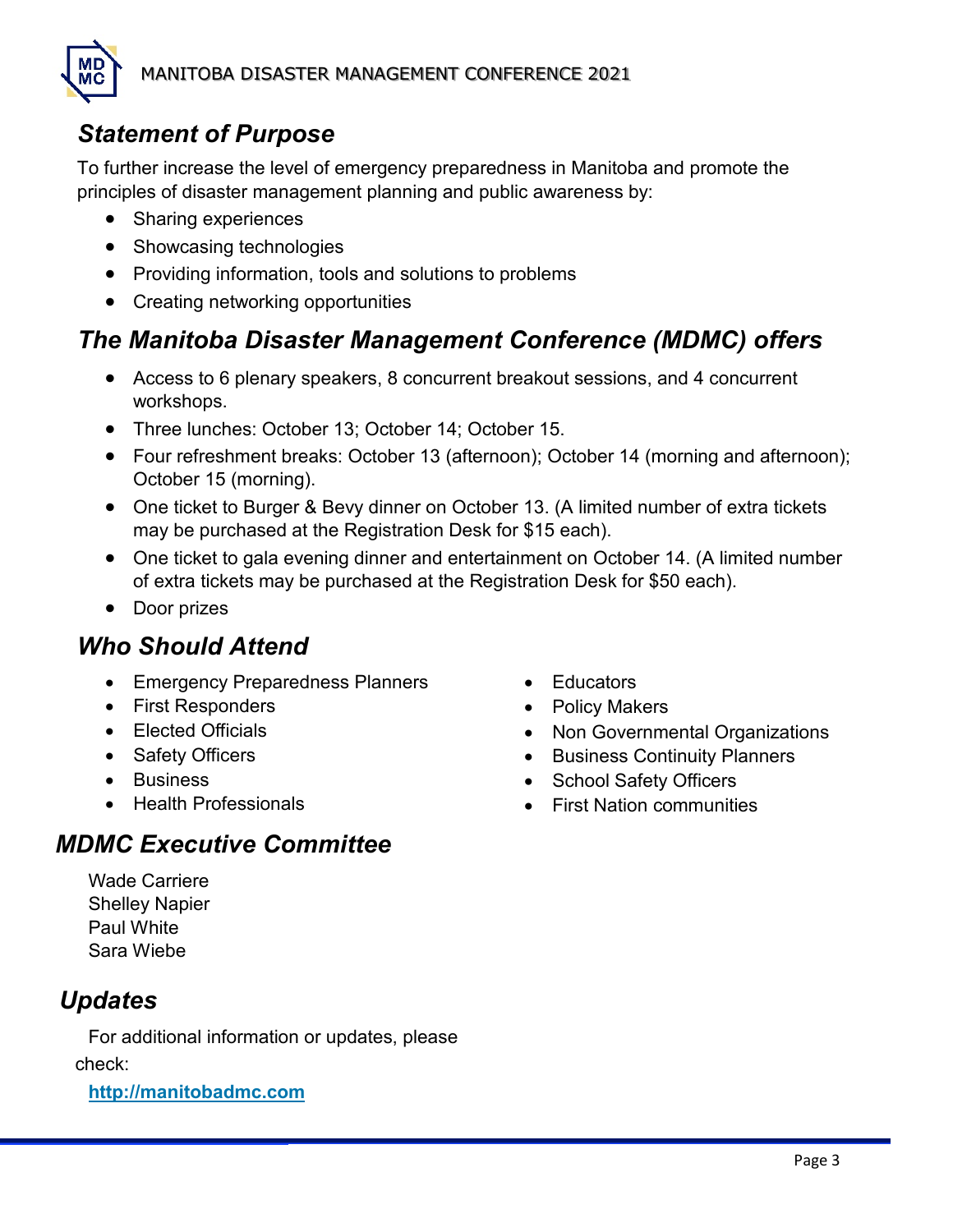

# *Registration Costs per Delegate*

*(must be paid in Canadian funds)*

**\$400** - early bird special (paid registrations must be received by **August 27, 2021**); or,

**\$450** - regular rate

Please complete the registration form and **note that payment must accompany registration form.**

# *Registration Policy*

Payment must be attached to the registration form in order to be processed. **You will not be fully registered until payment is received**. **Please note we will not invoice under any circumstance** – if your organization requires an invoice in order to process payment, use the completed registration form as your invoice.

The conference makes every effort to provide a healthy, appealing menu for all meal functions. If you require a special meal or meal exceptions, please advise the Registrar when registering.

Please ensure you select your session preferences as the sessions are listed on delegates' nametags.

You will be issued a written confirmation of your paid registration. **This confirmation is your receipt**.

# *Registration Deadline*

All paid registrations must be received by **September 24, 2021.**

# *Payment Method*

Payment by cash (must be paid in person) or by cheque.

Make cheques payable in Canadian funds to "**Disaster Management Conference**". Mail registration form and payment to:

> Manitoba Disaster Management Conference PO 70044 Kenaston PO Winnipeg MB R3P 0X6

Payment by credit card can only be made if you register online, paying through PayPal (you can sign up as guest if you do not have a PayPal account). [www.manitobadmc.c](http://www.manitobadmc./)om

### *Registrar Contact Information*

Contact Registrar, Amber Barrett, by email at [registration@manitobadmc.c](mailto:registration@manitobadmc.)om

### *Cancellation / Substitution Process*

Cancellations must be requested **in writing to**  [registration@manitobadmc.com](mailto:registration@manitobadmc.com) prior to

**September 24, 2021**, and will each be subject to a \$50 administration fee. **No refunds will be given after this deadline (no exceptions).**

Substitutions may be made at any time without penalty. Please notify the Registrar of the substitution as soon as possible.

### *Registration Desk*

Delegates must present themselves at the Registration Desk in order to receive their registration packages. Registration packages will be released only to the individual whose name appears on the badge (in the event that the registered delegate is unable to attend, a substitute may be made and a new nametag will be issued by the Registrar at the Registration Desk).

**Registered delegates, speakers and sponsors must wear their badges for access to all conference functions.**

### *Room and Hotel Details*

A block of standard guestrooms (single or double occupancy) have been set aside at a special rate of \$132 (plus applicable taxes) for the Manitoba Disaster Management Conference 2021. To obtain this special rate, you must provide Canad Inns Destination Centre Polo Park with the **group rate #5376** at the time of booking.

- Hotel Direct Phone Number: 204-775-8791
- Central Reservations Number: 1-888-332-2623

Please note the room block will be held until September 12, 2021; Canad Inns Destination Centre Polo Park will accept reservations after September 12, 2021 at the special rate of \$132 (plus taxes), but it will be subject to guest room availability at the time of booking.

It is recommended delegates reserve their rooms early as the hotel has fully booked in past conferences. In the event that Canad Inns Destination Centre Polo Park gets fully booked, the onus will be on the delegates to find an alternate hotel.

# *Parking*

Free and ample parking at Canad Inns Destination Centre Polo Park.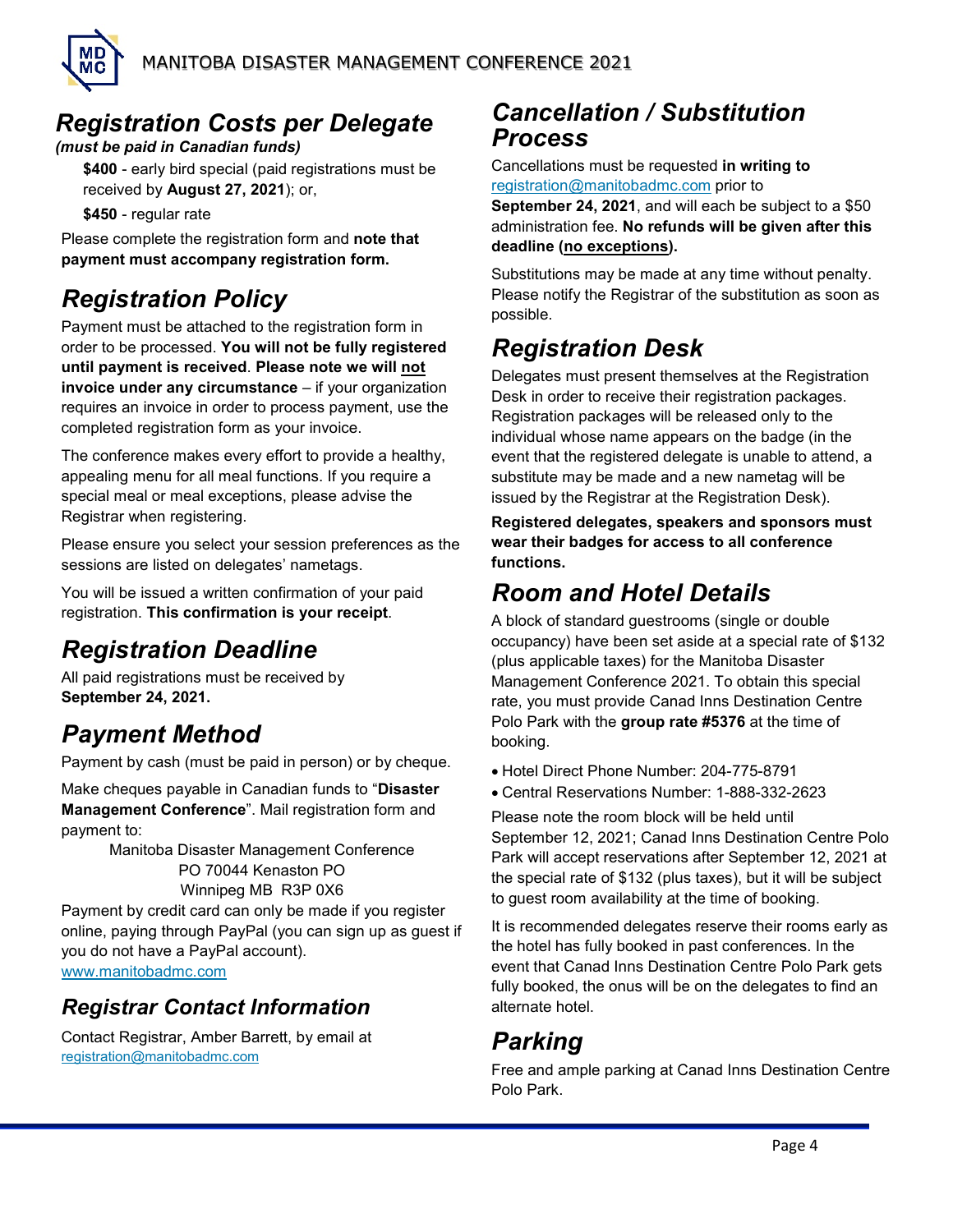### *Program Information*

### **Wednesday, October 13 - Day One**

#### **8:30 am - 10:30 am Registration**

#### **10:30 am - 10:45 am Opening Remarks & Announcements**

#### **10:45 am - 12:00 pm The Manitoba Experience: Coronavirus Disease (COVID-19) Pandemic**

**Dr. Brent Roussin,** Chief Provincial Public Health Officer, Manitoba; **Lanette Siragusa**, Chief Nursing Officer, Shared Health Manitoba

From the first days of identifying the virus in Manitoba to the full onslaught, Dr. Roussin and Ms. Siragusa will take us through some of the highlights and tragedies, and the inside story experienced in Manitoba from the perspective of key planners and spokespersons, facing intensive media questioning daily.

#### **12:00 pm - 1:30 pm Lunch and Exhibitor Visits**

#### **1:30 pm - 2:30 pm Breakouts Session B**

#### **B1 Emergency Response: COVID-19 – Managing the Traumatic Aftermath**

**Patrick Rivard**, B.C.E.T.S., M.Ed. B.S.W., North American Center for Threat Assessment and Trauma Response

Understanding that the field of crisis and trauma response and Violence Risk assessment are "inseparably connected" is paramount to community leaders and responders, particularly in the aftermath of a pandemic. Compounding societal anxiety that resulted from the various levels of quarantining has impacted individuals, organizations and communities uniquely. Understanding this uniqueness equips leaders with deep understanding why and how people respond to crisis and trauma differently. A prolonged traumatic event such as a pandemic has intensified an often invisible dynamic in communities that include increases in domestic violence, addictions, sexual exploitation and suicide. This presentation will focus on the evolutionary path of the pandemic and other traumatic events and provide professionals with a deeper knowledge on the following points:

- that not everything is traumatic: range of individual responses
- differences between a crisis and trauma
- talking about trauma is only the start
- systems and traumatic recovery
- predictable critical periods in the aftermath of a traumatic event
- social media and its impact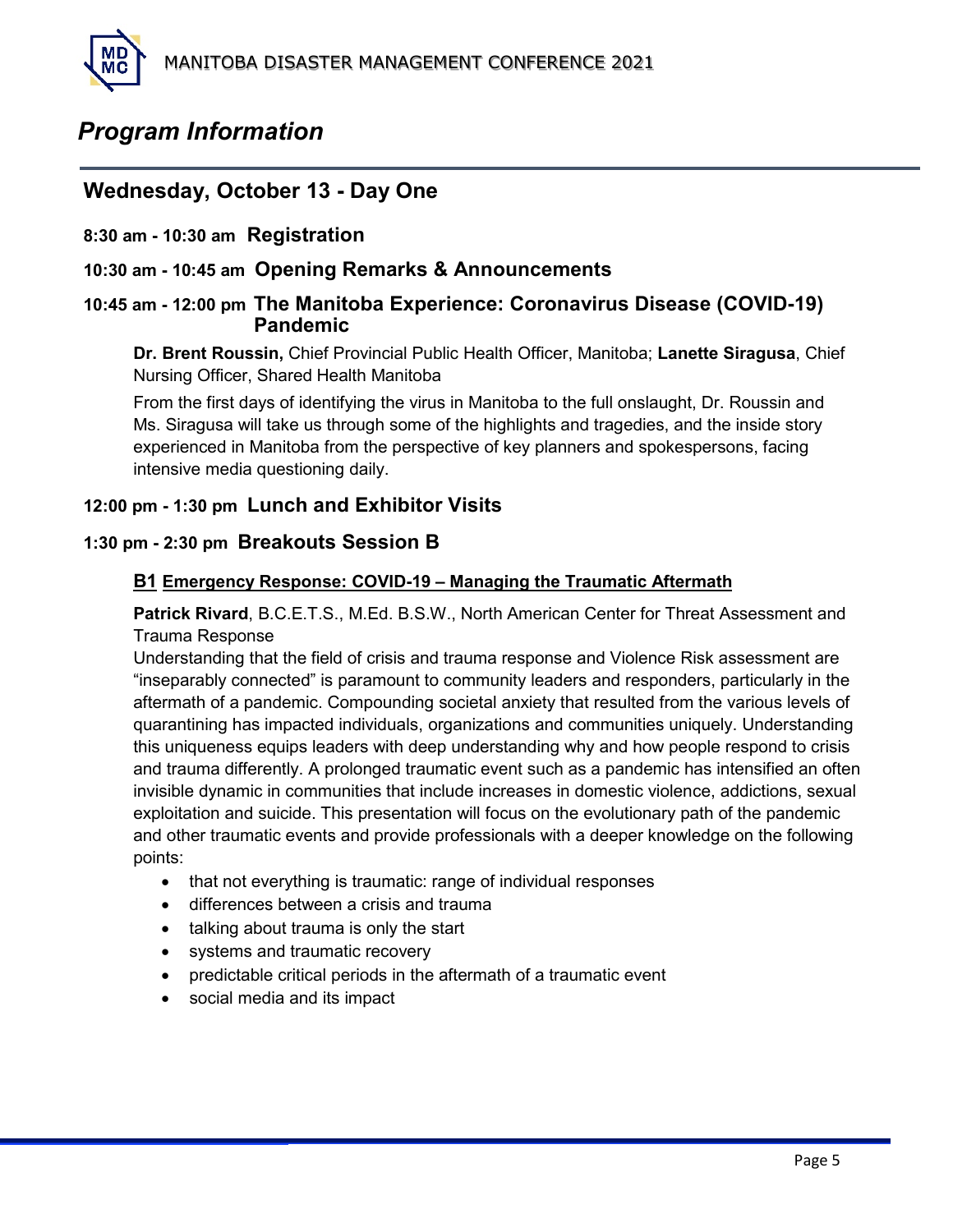

#### **B2 The Role of a Community Municipal Emergency Coordinator (MEC) from a Chief Administrative Officer's (CAO) Perspective**

**Anne Burns**, CAO, RM of La Broquerie; **Colleen Johnson**, CAO, RM of Whitemouth

In order for a MEC to be successful, they must fully understand their role and how it interacts with a CAO. This session will focus on the relationship between the MEC, CAO, Council and staff. Learn the importance of being proactive, building trust, and being part of the municipal team.

#### **B3 Disaster Financial Assistance (DFA) & the Mitigation and Preparedness Program (MPP)**

**Robert Belton,** Supervisor of Recovery and Assessments, Manitoba Emergency Measures Organization; **Erin Robbins**, Manager of Mitigation, Manitoba Emergency Measures **Organization** 

The Recovery and Mitigation branch at Manitoba Emergency Measures Organization focuses on two key phases of emergency management in order to help individuals and communities recover from disasters and reduce their disaster risks. This session will look at the themes of recovery and mitigation in order to provide participants with information on current programs, as well as policy changes that can better prepare Manitobans for disasters in the future. It will provide information about the DFA program and will review recent past events in order to provide an overview of the scale and value of recent programs in Manitoba. The presentation will also cover the increased availability of overland flood insurance in Manitoba and how this will impact the DFA program in the near future. Finally, the presentation will look at the increasing focus on mitigation in Manitoba with an overview of the new MPP and program guiding principles. It will also cover how projects are evaluated and what types of projects are eligible under the MPP.

#### **B4 A First Nation Perspective on Managing COVID-19**

**Chief David Monias**, Pimicikamak Cree Nation; **Shirley Robinson**, Councillor, Pimicikamak Cree Nation

Pimicikamak Cree Nation was hard hit by the COVID-19 pandemic. This northern remote community battled the virus on a daily basis in a remote location with little assistance. With an exhausted staff and cases growing at an alarming rate, military assistance was brought in to offer relief to the community. This presentation will share the difficulty faced by this northern First Nation as they fought daily to keep their citizens safe and how they worked with the military to flatten the curve in their community.

#### **2:30 pm - 3:00 pm Exhibitor Break**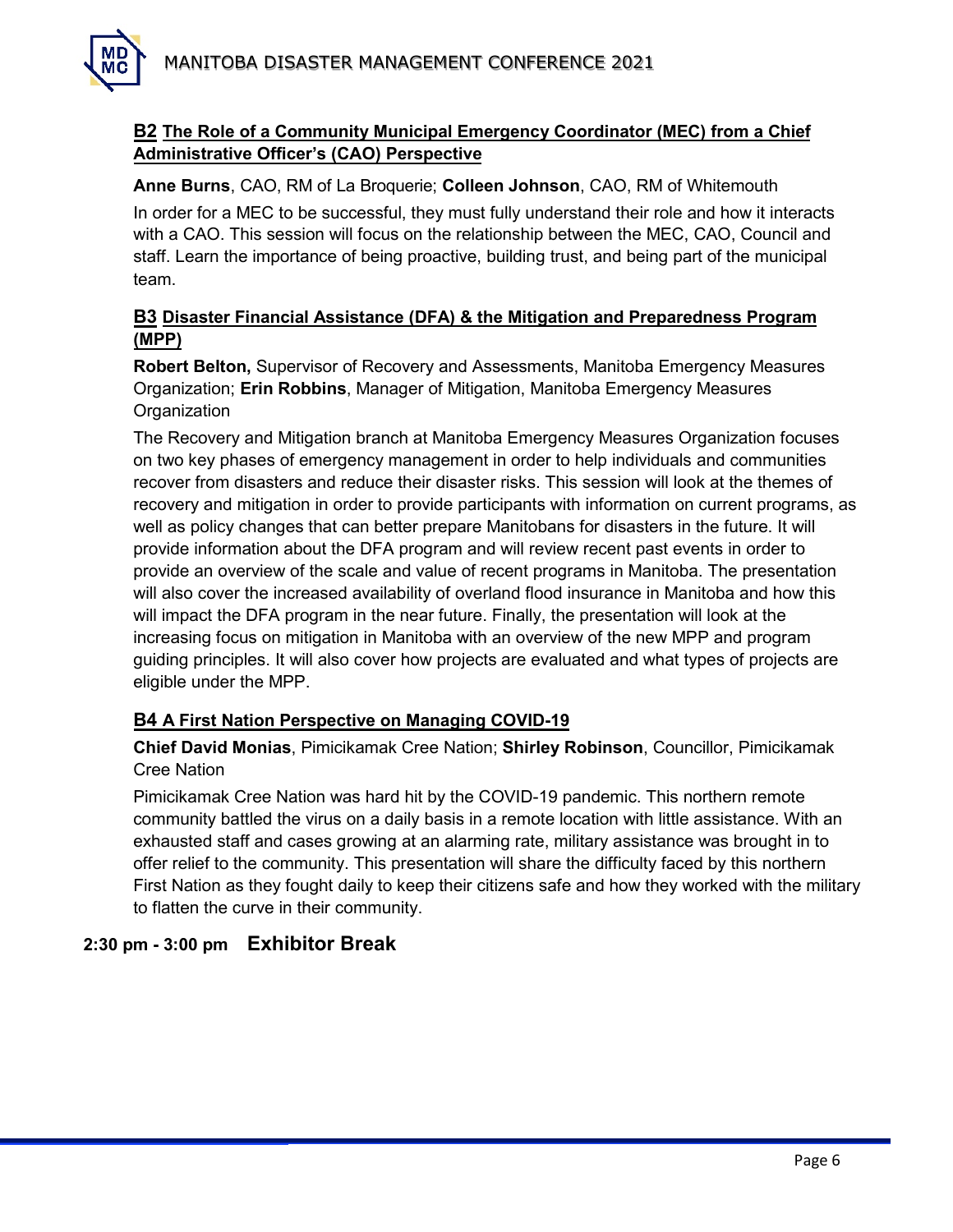

#### **3:00 pm - 4:30 pm Insurrection at the United States Capitol**

**Commander Robert Glover**, Metropolitan Police Department, Washington, DC; **Dustin Sternbeck**, Metropolitan Police Department, Washington, DC

It had been over 200 years since the last insurrection attempt at the United States Capitol, but on January 6, 2021, a violent mob stormed the grounds with the intentions of interrupting the country's democratic process of counting electoral votes. The heroic actions of the Metropolitan Police Department (MPD) of Washington, DC that evening contributed to restoring order and saving Democracy in their nation. MPD's team will discuss the complexities of the law enforcement landscape in their nation's capitol that impacted response, highlight their strategic operational approaches, detail the unique challenges associated with the incident, and outline how they helped shift the national sentiment towards law enforcement.

#### **5:00 pm - 8:00 pm Burger & Bevy** (ticket provided)

Delegates are encouraged to socialize and share experiences from their communities or workplace.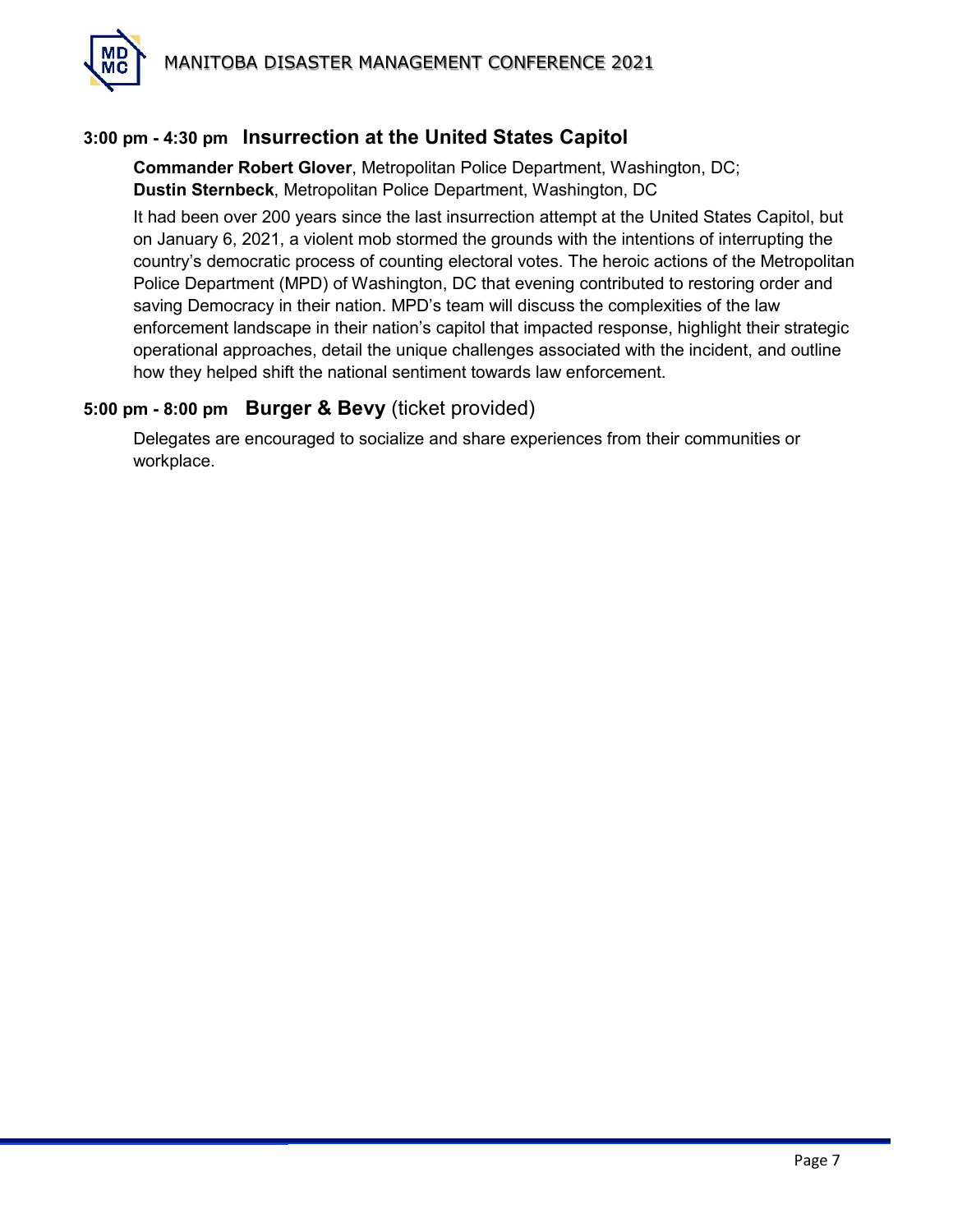# **Thursday, October 14 - Day Two**

#### **8:30 am - 8:45 am Announcements and Conference Updates**

#### **8:45 am - 12:00 pm Workshops Session W (with Break from 10:00 am - 10:20 am)**

#### **W1 Developing a Comprehensive Emergency Plan for your Community**

**Shelley Napier**, Napier Emergency Consulting; **Patricia Martel,** PhD, CEM, ABCP, Emergency Management Program Specialist, Niagara Region, Ontario

Emergency Programming starts with having an emergency plan that reflects the needs of your community, business or institution. It should be designed to be utilized and contain information that is easy to find and easy to use. This workshop will walk you through how to put together an emergency plan that's contents meet regulation and legislation but allow the user to understand how to manage an emergency event.

#### **W2 Exercise Design**

**Travis Cryan**, Training and Exercise Program Manager, District of Columbia Homeland Security and Emergency Management Agency, Washington, DC

Most professionals think of exercises as a complicated and time-consuming undertaking. They can be, but they don't have to be. This interactive workshop will breakdown the exercise process and align it to its core functions; project management, continuous improvement, and stakeholder engagement… which are all things we are already doing. The workshop will look at simple ways to create engaging ways to ensure plans are effectively validated in an exercise that is not overburdensome or that requires excessive time, resources, or planning. The workshop will also include activities where you will be able kickstart the planning of an exercise of your choosing. So, bring an idea and leave with the outline of an exercise process.

- breakdown the basic exercise planning and execution concepts into achievable activities
- operationalize key processes and tools needed to plan and execute a successful exercise
- discuss how increased exercise coordination between organizations can result in decreased exercise burden for all, as well as provide insight into the actual impacts of the event
- describe a collaborative exercise development process that could lead to a self-sufficient exercise program for your community or organization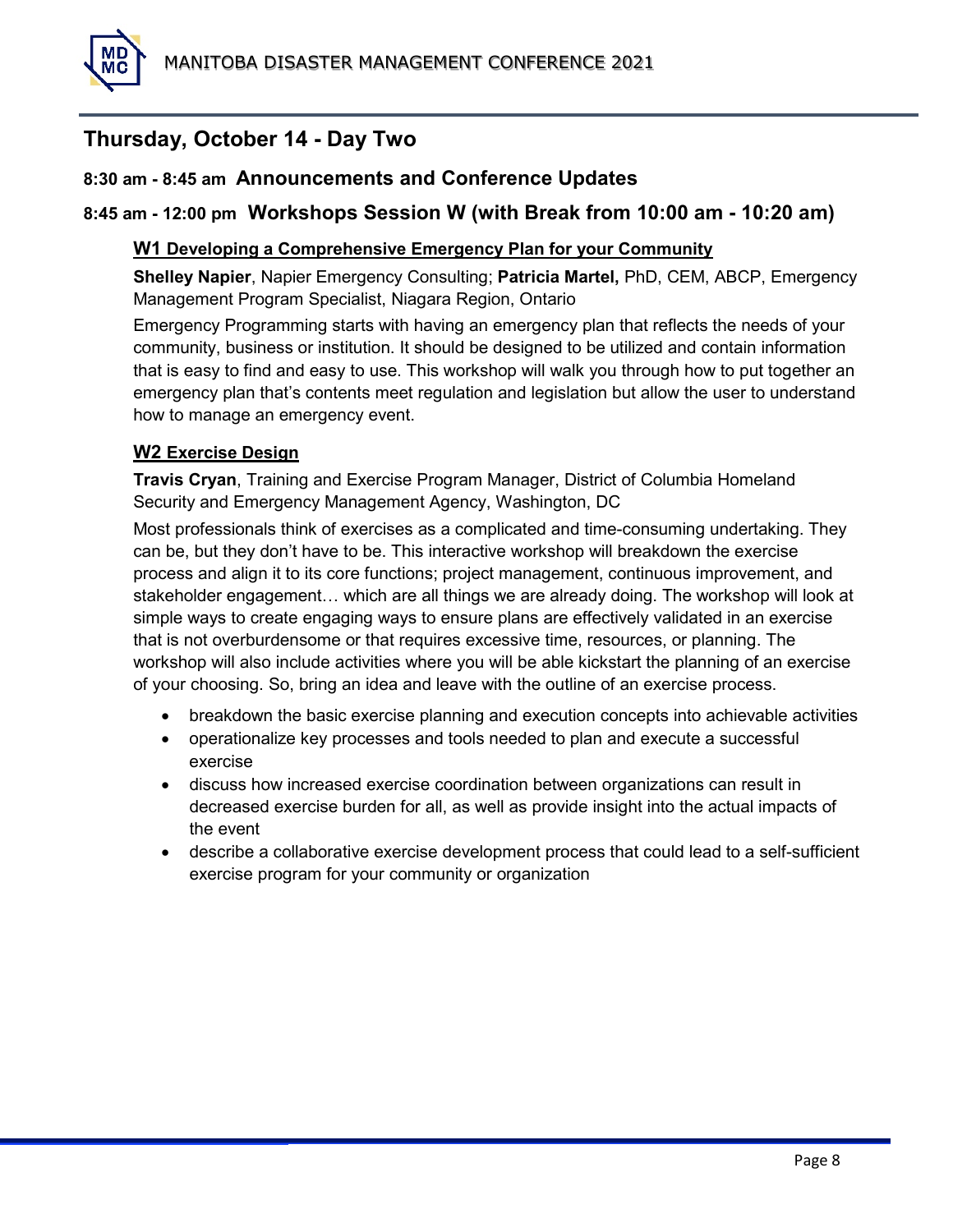#### **W3 Mass Evacuation Strategies and Tactics Workshop**

**Jay Shaw,** Assistant Chief of Emergency Management and Public Information, Winnipeg Fire Paramedic Service; **and members from the Winnipeg Police Service and Winnipeg Fire Paramedic Service**

Hazards and their impacts are becoming more complex and frequent in North America across large cities and small towns. With very little time to respond and move people to safety, your mass evacuation plan needs to consider multiple factors. Join members of the City of Winnipeg Police Service, Fire Paramedic Service and the Office of Emergency Management as we work through the pre-planning and execution for a mass evacuation. From gas leaks, rail emergencies, and small to large-scale mass evacuations, you will learn the how, when, why and where of moving people quickly and efficiently. Real world case studies will be explored, and participants will be put through the paces of a mock evacuation.

#### **W4 Community Risk Reduction – What is your Perception?**

**Greg Bartlett**, Manitoba Emergency Measures Organization; **Laura King**, National Fire Protection Association

This workshop focuses on NFPA 1300 Standard on Community Risk Assessment and Community Risk Reduction Plan Development, and risk perception in Manitoba, to help participants understand the interaction between the natural hazard and critical infrastructure. Mr. Bartlett and Ms. King will delve into the standard, its language, and outcomes, and participants will leave with a greater understanding of community risk reduction and its impact on the fire department, the municipality, and the community. Participants will revisit their own communities' risk assessments with a different perspective and review interactions that natural hazards and critical infrastructure can play in emergencies in Manitoba.

#### **12:00 pm - 1:15 pm Lunch and Exhibitor Visits**

#### **1:15 pm - 2:30 pm Situational Awareness**

**Dr. Sheri Fink,** Pulitzer Prize-winning reporter and author, Five Days at Memorial, New York Times

Dr. Fink shares two real-world case studies that demonstrate the value of situational awareness, the complexities of prioritizing limited resources, and the importance of ensuring systems can effectively support operational decisions. This presentation, based on the book "Five Days at Memorial" and experiences in recent disasters, will bring participants into a hospital fighting for life and into some of the most charged questions in health care. Disasters are laboratories for ethical dilemmas in medicine, both in hospitals and in the larger community. The goal of maximizing good outcomes across the population must be balanced with fairness. Tensions emerge between providing care and ensuring personal safety; and between saving lives and documenting outcomes to improve the next response. The ethical tenets of autonomy, beneficence, non-maleficence, and justice come into conflict.

The presentation will conclude with takeaways from recent disasters, including the importance of preparing, as well as being flexible; the need to lead as well as share the burden of decisionmaking; and ideas about how disaster triage can be made more just and inclusive. While standards sometimes can't be met in a mass emergency, the chances of maintaining good care are raised with advance planning.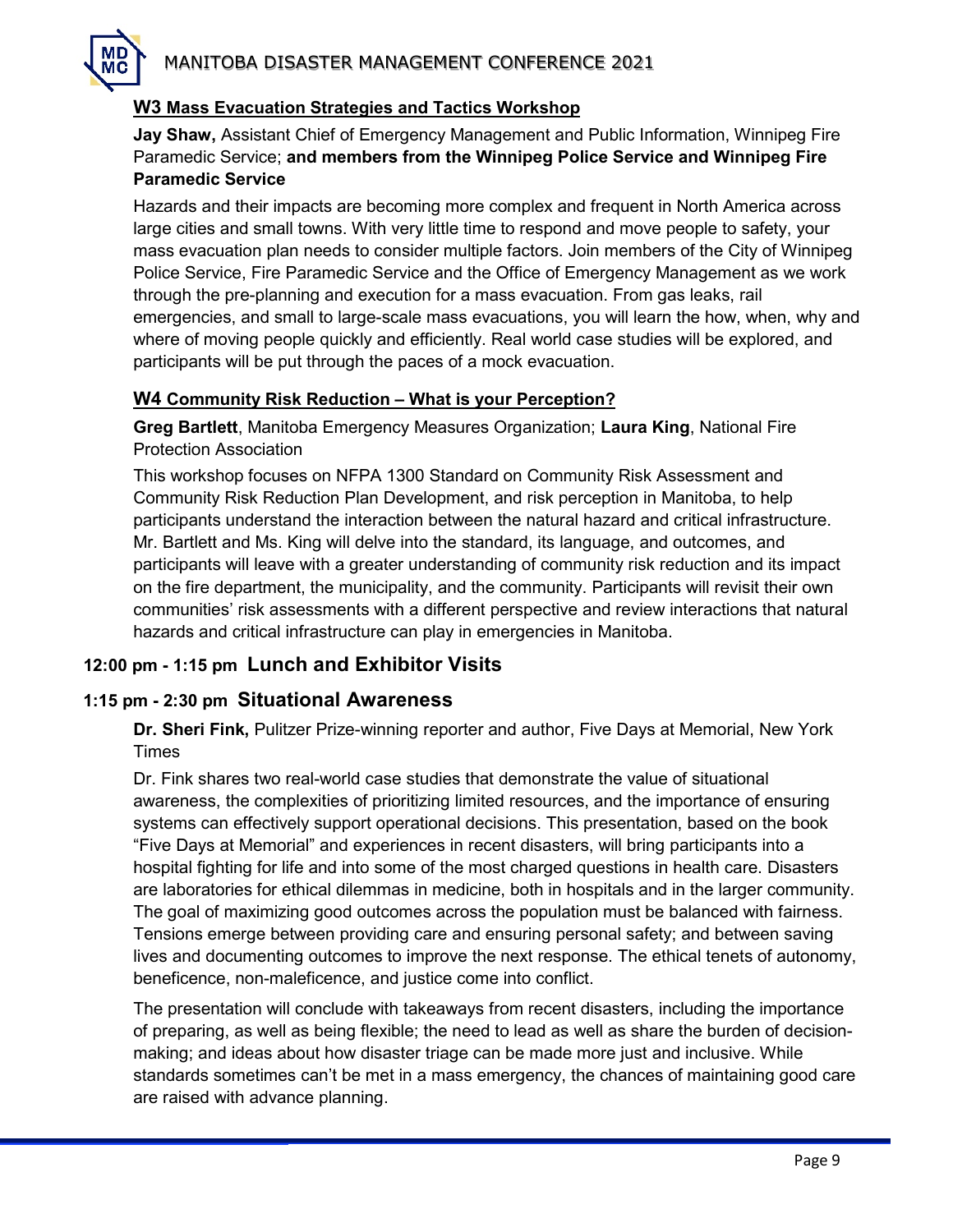

#### **2:30 pm - 3:00 pm Dr. Sheri Fink's Book Signing**

#### **2:30 pm - 3:00 pm Exhibitor Break**

#### **3:00 pm - 4:00 pm Breakouts Session C**

#### **C1 Manitoba's Response to the Australian Bush Fires**

**Geoff Smith,** Manitoba Wildfire Service; **Travis Smelski**, Manitoba Wildfire Service

The Manitoba Wildfire Service (MWS) is Manitoba's lead wildfire management agency and second to none in Canada. Crews have battled significant blazes across the province and have assisted in other provinces and states in North America. MWS was called upon to assist with the 2019-20 Australian bushfires on the other side of the planet. Mr. Smith and Mr. Smelski will provide a recap of the experience and lessons learned.

#### **C2 CN Rail: How to Safely and Effectively Respond to a Rail Incident**

**Steven Santelli,** Senior Dangerous Goods Officer, Canadian National Railway This presentation will focus on two objectives:

- introduction to CN Rail's protection protocols surrounding how to safely and effectively respond to a rail incident, focusing on dangerous goods
- a review and discussion on CN Rail dangerous good incident

#### **C3 Vulnerability and Risk Assessment in a Changing Climate**

#### **Dr. Danny Blair,** Co-Director, Prairie Climate Centre at University of Winnipeg

Climate change in the Canadian Prairies, and beyond, is increasing the probability of communities being exposed to extreme and damaging events. The problem isn't going away any time soon, so the time to identify and respond to vulnerability and risk is now.

#### **C4 Business Continuity Planning – How to Weather Disruptions while Maintaining your Business**

**Patricia Martel,** PhD, CEM, ABCP, Emergency Management Program Specialist, Niagara Region, Ontario; **Lee Martel**, experienced Business Continuity Planner

The COVID-19 pandemic has shown the need for communities to be resilient. This session will provide an overview of business continuity and how you can ensure that your community can weather disruptions in a manner that allows for the continued delivery of essential services. It will cover the basic principles and provide an overview so that your community can begin to build an effective business continuity program.

- **6:00 pm Cocktails** (cash bar)
- **6:30 pm Dinner** (business casual) **and Door Prizes** (ticket provided)

#### **8:15 pm Special Entertainment - Comedian Fred Klett**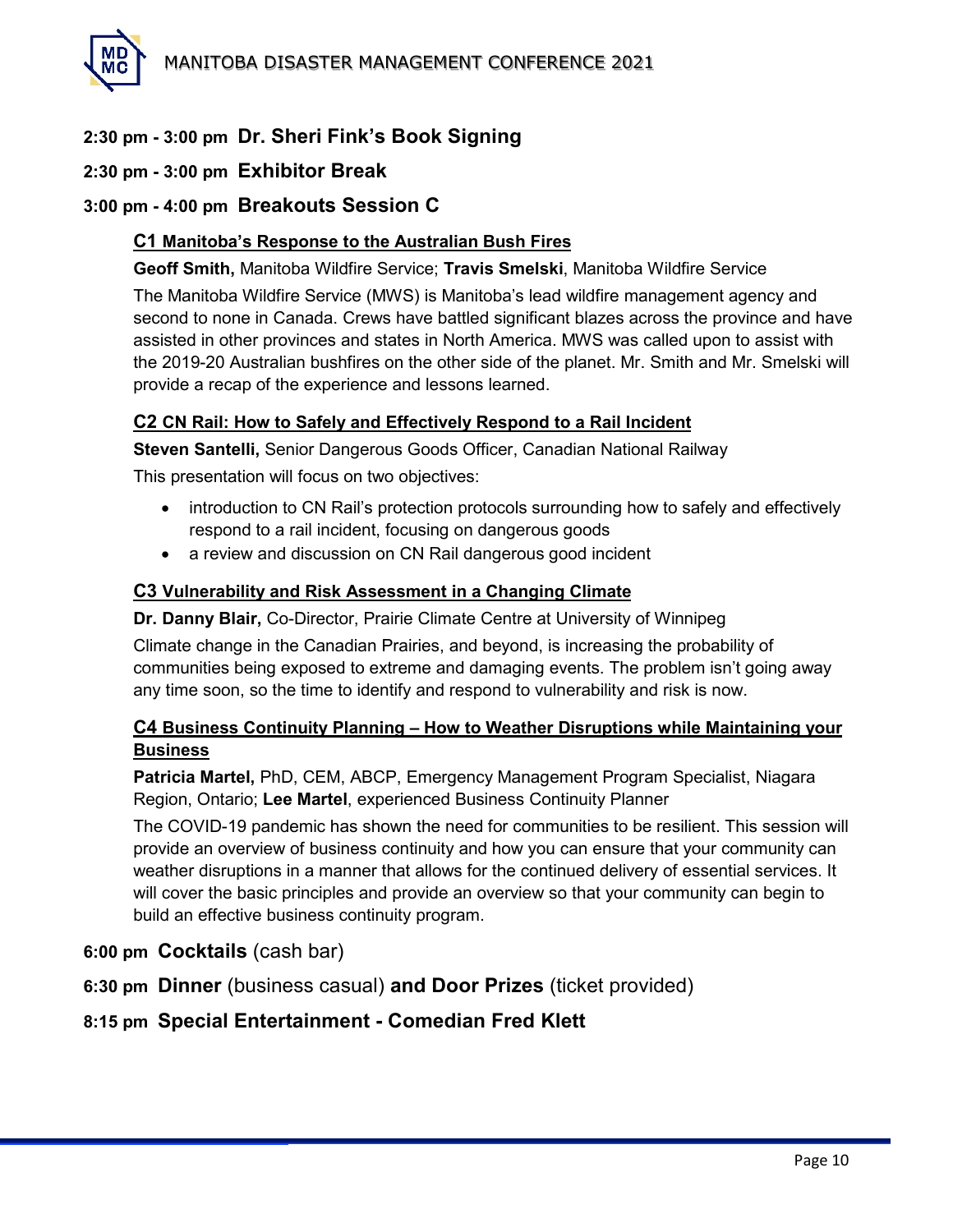#### **Friday, October 15 - Day Three**

#### **8:45 am - 9:00 am Announcements and Conference Updates**

#### **9:00 am - 10:15 am Playing the COVID-19 Long Game – A Roadmap for Elongated EOC Activations**

**Jay Shaw**, Assistant Chief of Emergency Management and Public Information, Winnipeg Fire Paramedic Service; **Lisa Gilmour**, Emergency Management Coordinator, Office of Emergency Management, City of Winnipeg

Since December of 2019, the City of Winnipeg's Office of Emergency Management (OEM) team has been engaged in surveillance, awareness, planning and the response for the global pandemic COVID-19, activated for close to eighteen months; adaptation and resiliency has been key. Globally the profession of emergency management, as well as all of its doctrine, systems, process and fundamentals have been tested to the brink of failure. This session will explore the lessons learned on elongated EOC activations. Throw out your standard ICS forms, the planning "P", and even your pandemic playbook as we dig into incident complexity and discuss multi-hazard approaches, the normalization of crisis, burn out, mental health, and the future of sustained EOC activations. As hazards and disasters continue to become more frequent and deadlier, will we need a new path forward or is the current EOC designed for the long game?

#### **10:15 am - 10:45 am Exhibitor Break**

#### **10:45 am - 12:00 pm Powers Under Emergency Management Legislation in 2021 and Beyond**

**Johanu Botha,** PhD, Assistant Deputy Minister, Manitoba Emergency Management Division

Over the last two decades, emergency management has become more and more professionalized as an area of specialized knowledge while gaining more prominence as a policy area within provincial governments. The pandemic experience has emphasized this development through practitioners, officials, and the public turning their attention to the nature of emergency management legislation. While provincial emergency management legislation in Canada has historically focused on both a services mandate (via training) and regulatory oversight mandate (via plans review) in relation to local authorities, changes to this legislation type across the country in the 21st century – especially during the pandemic – appears to focus more on provincial preparedness and provincial response capacity. While the importance of supporting and overseeing local authorities remain, such a shift would reflect a growing trend in emergency management globally that sees local authorities drive their own resiliency, often with multi-stakeholder support from non-profits and universities. The accountability to, and support from, the province does not go away under this model, but the dynamic looks more like a partnership with clear roles and responsibilities compared to the larger role provinces have historically played in local emergency management.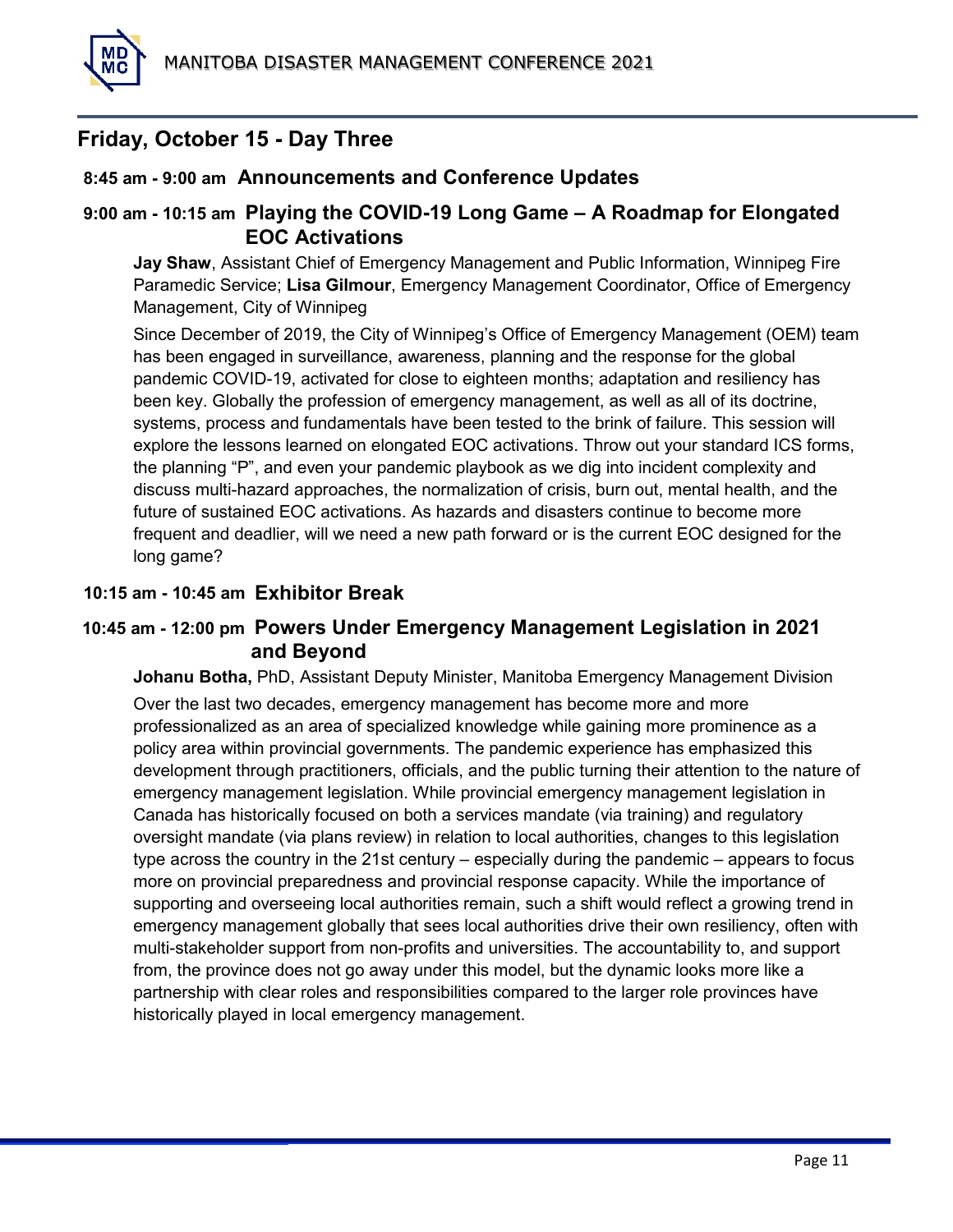

#### **12:00 pm - 1:00 pm Lunch**

#### **1:00 pm - 2:15 pm You Never Get a Second Chance to Make a First Impression – What We Learned from COVID-19**

**Cynthia Carr**, B.A. (Hons.), M.P.A., M.Sc., Cert. Health Law, Founder and Principal Consultant, EPI Research Inc. (Winnipeg)

From the first days of the pandemic, it was clear how leadership impacted the messaging being relayed to the community. Messaging and communication are critical – what did we get right, and what did we get wrong. Let's look at what have we learned from COVID-19 and the power of misinformation and fear. Let's use messaging to empower our employees and community.

#### **2:15 pm - 2:45 pm Conference Wrap-up and Evaluation**